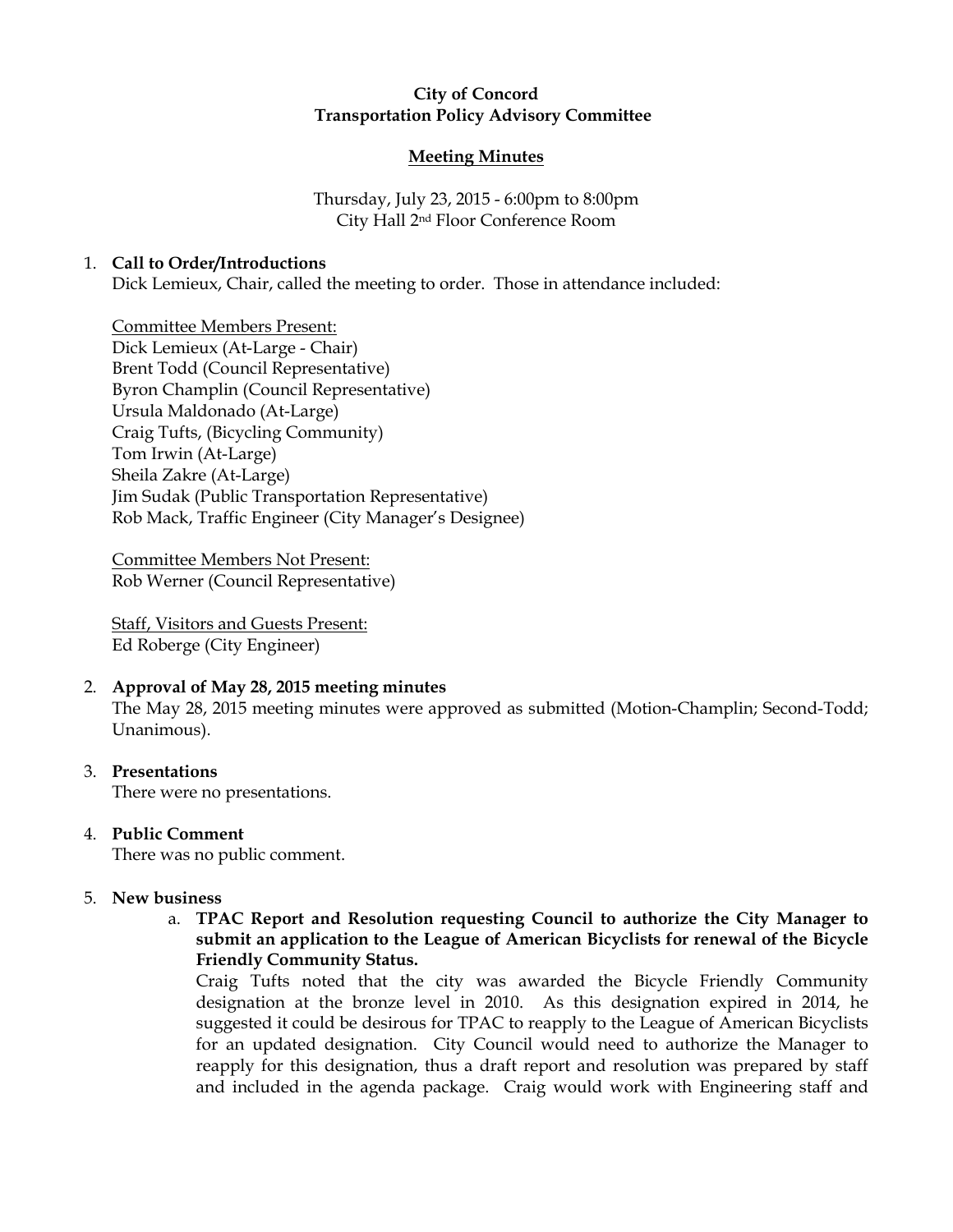select members from TPAC-Bike-Ped to assemble the data required for the on-line application.

After considerable review and discussion, TPAC members concurred on the following amendments to the draft documents: amend the third 'Whereas' in the resolution to include reference to the updating of the Comprehensive Transportation Policy; add a sixth 'Whereas' in the resolution stating that, "Concord was awarded the designation as a Bicycle Friendly Community at the Bronze level as was accepted by City Council in October 2010"; and correct a minor typographical error in the report from TPAC. The report and resolution was approved as amended (Motion-Maldonado; Second-Irwin; Unanimous).

#### 6. Old Business

# a. Potential use of vehicle-bicycle lateral clearance signs.

Craig Tufts reported that TPAC-Bike/Ped discussed this referral from TPAC at its last meeting. Subcommittee members felt that the item was of low priority on its list of action items and decided to defer it to a future discussion. A parallel concern was NHDOT's current lack of consensus on the potential use of this or similar signs for use state-wide.

#### 7. Consent Reports

a. Approval of Subcommittee Minutes (Pedestrian, Bicycle, Public Transportation, and Traffic Operations)

The following subcommittee reports were accepted by unanimous consent: Bicycle/Pedestrian – December 1, 2014 and April 6, 2015; and Traffic Operations – June 16, 2015.

# 8. City Council Meeting Update

At its June 11, 2015 meeting, City Council approved TPAC's revised recommendation for an Amended Comprehensive Transportation Policy.

# 9. TPAC Referrals from City Council, Staff and Chair

a. Referral by the Chair to discuss the status of the sections of N. and S. Main Street immediately north and south of the Downtown Complete Streets Project

Rob Mack noted that the original limits of the Main Street project were from Storrs Street (South) to Storrs Street (North). Due to limited construction budget, the project was reduced to between Concord Street and Loudon Road. Project plans were displayed showing the deferred end-section of the project from Storrs Street to Concord Street. One set of plans showed the original pavement marking layout which revised the lane use to one lane in each direction with tactile median (like the rest of the project). Another set of plans prepared by the project consultant indicated a low-cost improvement that keeps existing curb and sidewalks but repaves and remarks the pavement area to include the one-lane in each direction, a painted median divisor, and painted changes to on-street parking similar of intent similar to the original proposal (less the sidewalk and curb revisions). The latter option allows for a continuation of shared-lane travel for bicycles much like the project lane use to be constructed north of Concord Street. This latter option may be considered if funding is available toward the end of the construction project. This option would mitigate TPAC's concern last month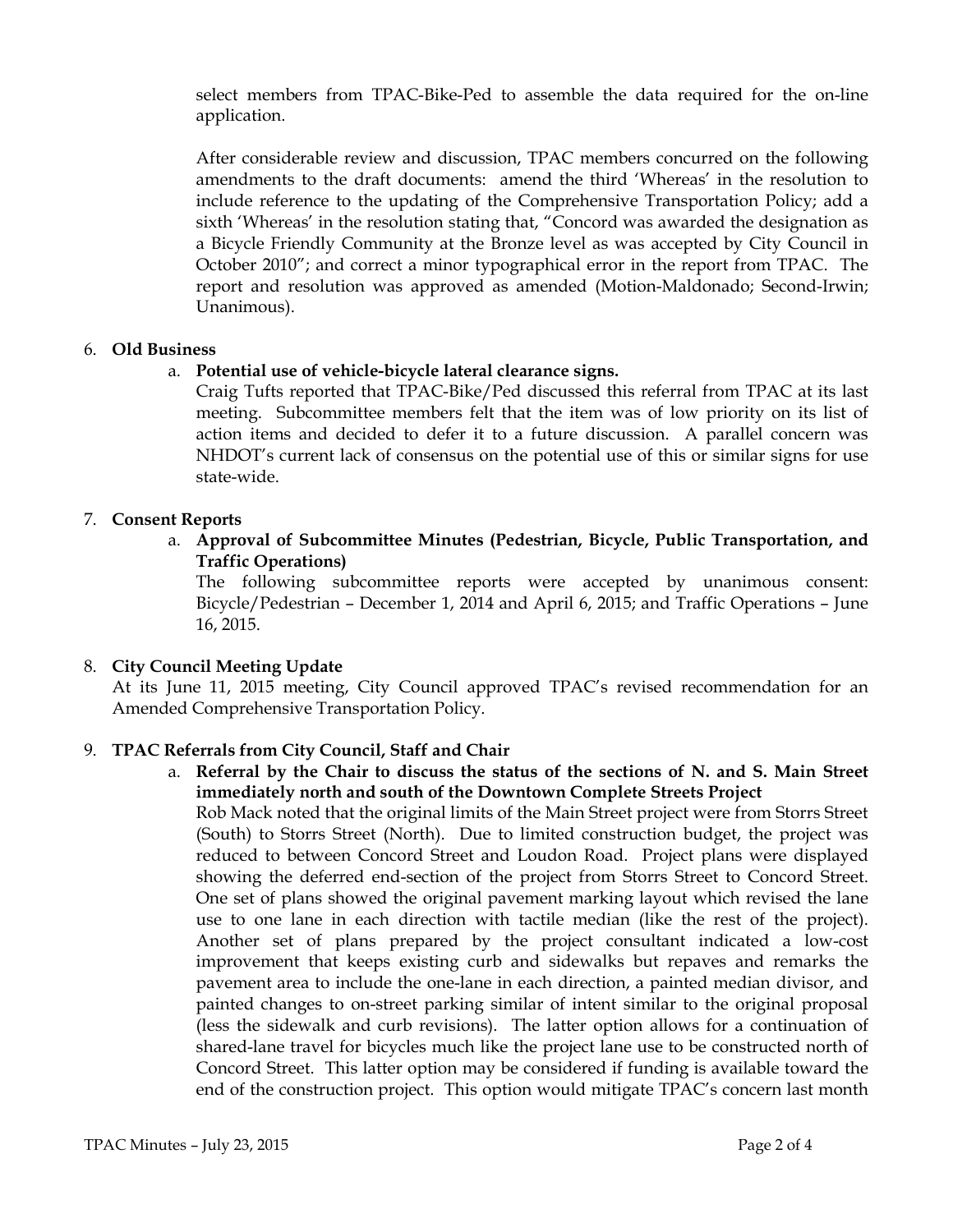that the revised project limit at Concord Street would require an inconsistent transition back to the old four-lane section for a few blocks in advance of Storrs Street.

The Chair suggested that TPAC be proactive in providing City Council with some options on how to best deal with the above noted segments of Main Street that were deferred from the overall Main Street Complete Streets project. TPAC discussion explored the potential opportunity to consider a 'test strip' of back-in angled parking somewhere in the area south of Concord Street. Perhaps the back-in angle parking could be marked early in the project as a 'test' so that parkers have a chance to try it out. The final pavement marking at the end of the project could be adjusted to either retain the back-in markings if they were popular, or go back to the front-in angle parking as per the current plans.

It was suggested that back-in angle 'test' areas might have better public exposure if they were located in the heart of the downtown area, for example in front of the state house or on Pleasant Street Extension. These locations could be marked for back-in angle parking with temporary tape for a few weeks or months, before the final project markings (thermoplastic) are applied. For example, temporary lines could be installed in November after the paving is done and used through the winter before the decision on final line painting is made in the spring. Attendees concurred this would be a good time for a test as Louis Carno is coordinating the Main Street Project publicity and any back-in angle options could dovetail in with their ongoing public relations efforts.

Ed Roberge suggested that he could bring TPAC's suggestions on testing back-in angle parking to the City Manager and get an opinion on how to best move the idea forward. TPAC concurred and moved to keep this item on the agenda pending additional feedback from Ed Roberge on process. The Chair suggested that the September 24 TPAC meeting could be devoted to this item.

#### 10. Status report on subcommittees

# a. Bicycle/Pedestrian Committee, Craig Tufts

Craig Tufts reported that the committee discussed the proposed pedestrian master plan update. The next public meeting on the master plan update is scheduled for August 25, 2015. Craig noted that there was poor attendance at the first public meeting with the Penacook Village Association (PVA), and that a follow-up meeting with the PVA is being considered.

Craig noted that the committee also discussed reports of several recent pedestrian accidents at the Pleasant/State intersection and inquired if the current signal operation with concurrent pedestrian crossing phases could be changed to provide exclusive pedestrian crossing phases similar to Main/Pleasant. Rob Mack noted that a detailed engineering study of the intersection was conducted a few years back following up on a similar concern referred to TOC. A copy of the former findings and recommendations would be distributed to members for further discussion.

b. Public Transit Committee, Tom Irwin Report not given.